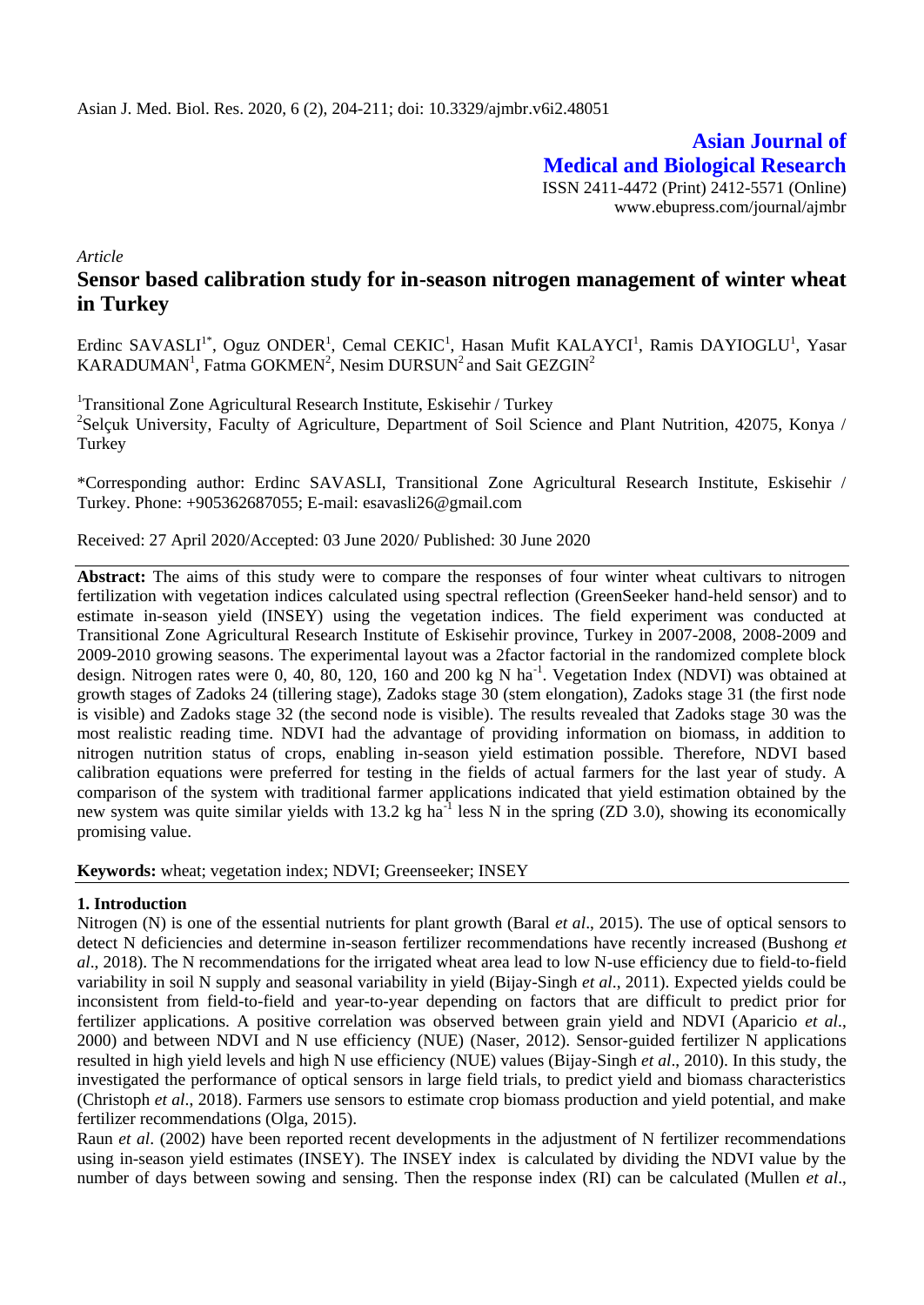2003). Flowers *et al*. (2003) reported a strong relationship between NDVI and N uptake and plant N concentration in wheat.

The method basically composed of three stages: i.) Establishing calibration equations between INSEY values and actual yields attained ii.) Setting validation trials on farmer fields in the target region to refine these equations considering the deviations from experimental results and iii.) establishing N-rich strips on each individual farmer field to compare INSEY values and calculate RI values from the differences between N-rich strips and application of farmer to provide the recommendation for that individual field and the season (Raun *et al.*, 2005).

The experiment presented in this paper is the first application of the calibration stage of this new method in Turkey. The objective of this study was to determine the wheat yield potential estimated using an in-season estimation of NDVI.

## **2. Materials and Methods**

Calibration experiments were conducted for 3 years (2007-2008, 2008-2009 and 2009-2010) on experimental fields of Transitional Zone Agricultural Research Institute in Turkey. Four registered bread wheat cultivars (Alpu2001, Katea 1, 1 Bezostaya1 and Konya2002) adapted to the irrigated conditions of the region were used in the experiments. The responses of these cultivars to N fertilization were compared with vegetation indices based on spectral reflection and calculated In-Season Estimated Yield values. However, the results were presented as the average of the cultivars since limited data for individual cultivars cause deviations. Nitrogen rates of 0, 40, 80, 120, 160 and 200 kg ha<sup>-1</sup> were used. Whole nitrogen was applied just before planting as urea or ammonium nitrate form. Sowing time applied Nitrogen treatments to create a variation for NDVI read. The experimental layout was factorial in randomized complete block design, the seeding rate of the experimental treatments was  $450$  kernel m<sup>-2</sup>.

Monthly precipitations for the experimental years of the research institute were provided in Table 1.

The experimental soils formed over deep alluvial sediments. The soils were high clay content (50.2%), low organic matter (1.13%), medium in lime content and slightly alkaline character (pH=7.83). The NO<sub>3</sub> and NH<sub>4</sub>+NO<sub>3</sub> N analyses were performed with two different methods recommended by Bremner (1965) (Table 2).

The GreenSeeker<sup>TM</sup> (NTech Industries, Inc., Ukiah, CA Model 505) hand-held sensor was used to compute the Normalized Difference Vegetation Index (NDVI). The reading dates were determined according to Zadoks scale (Zadoks *et al.,* 1974) as Zadoks stage 24 (tillering stage with 4 tillers), Zadoks stage 30 (pseudo stem elongation), Zadoks stage 31 (onset of stem elongation when the first node is visible) and Zadoks stage 32 (onset of stem elongation when the second node is visible). In-Season Estimated of Yield (INSEY) was calculated as described by Raun *et al*. (2002). The INSEY was calculated by dividing the NDVI data by the number of growing degree days (GDD) $>0$  (GDD=(Tmin+Tmax)/2–4.4 °C, where Tmin and Tmax represent daily ambient low and high temperatures) from planting to sensing as proposed by Raun *et al*. (2002). Response Index (RI) values for NDVI and grain yields were calculated according to Raun *et al*. (2005).

The N Rich Strip should be applied at before planting for winter wheat. All the N in the N rate experiment was applied just before planting time as urea or ammonium nitrate and incorporated to the planting operation. The N rich strip in wheat field was established by applying 200 kg N ha<sup>-1</sup> to a strip of 4 m wide and about 50 m long  $(200 \text{ m}^2)$ . Spring season N was applied based on NDVI value depending on N rate calculated in calibration experiments. The NDVI was calculated as follow-

 $NDVI = (P - NIR) / (P + NIR).$ 

Where NDVI is the reflectance of red (660 nm) and NIR (770 nm) and NDVI values ranged from 0.00 to 0.99.

# **2.1. Statistical analysis**

Fisher's protected LSD post-hoc analyses were performed on significant (alpha D 0.10) main and interactive treatment effects. Calibration equations were developed using JMP 13.0.0 (SAS Institute Inc. Cary, NC, USA) statistics package program.

# **3. Results and Discussion**

# **3.1. Grain yield and NDVI**

Grain yields obtained in the experiments were given in Table 3. As can be seen in Table 3, applications of different rates of nitrogen increased grain yield in every 3 years. There were statistically significant differences between genotypes for the grain yield all the years.

Different Nitrogen rate applications were significant increases in wheat grain yields in all of the experiments. The effect of nitrogen rates on the grain yield is given in Table 3. As it is seen in Table 3, that four Genotype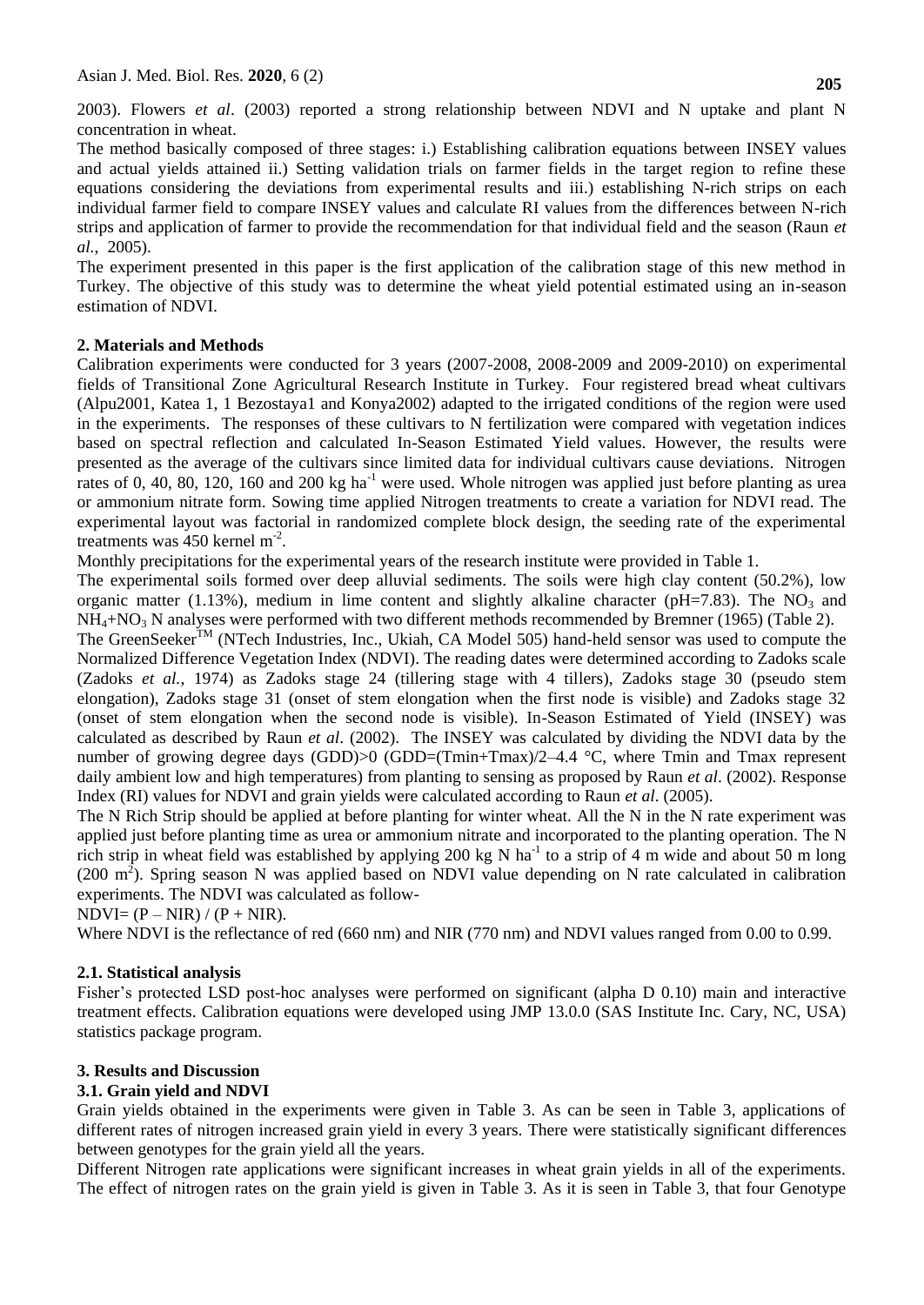have increased the grain yield on three locations. But the yields were a bit lower in the third year as compared to first two years. Increasing nitrogen rates have increased the grain yields according to control treatment.

Walsh *et al.* (2018) has also found out increased grain yields of wheat when N fertilizers are applied at sowing time. The difference in yields of three locations might be due to the fact of different amount of precipitation, precrop and of different physical and chemical properties of the locations. NDVI Sensor system is a promising approach for predicting Wheat yield. Yield prediction is important in the development of algorithms for sensorbased Nitrogen management (Tagarakis and Ketterings, 2017).

The NDVI and Response Index (RI) values were shown in Figure 1 The NDVI values obtained at growth stages of Zadoks stage 24 (tillering stage with 4 tillers), Zadoks stage 30 (pseudo stem elongation stage) and Zadoks stage 31 (stem elongation stage with 1 node) and Zadoks stage 32 (stem elongation stage with 2 nodes) (Zadoks *et al.,* 1974) were presented in Table 4.

The differences in crop establishment among three years were also reflected in NDVI readings (Figure 1). Olga *et al*. (2018) have also reported **a** significant positive correlation between NDVI values and preplant N application rates. The lowest NDVI values obtained at Zadoks stage 24 in the third year were resulted not only from weaker early crop growth but also from the insufficient ground cover (Figure 1). Soil background has a significant effect on canopy reflectance, especially at low biomass rate (Huete *et al.,* 1985). Heilman and Kress (1987) showed that the effect of soil background on irradiance is significant when total aboveground biomass is less than 50% (Heilman and Kress, 1987). In contrast, Lukina *et al*. (2000) stated that soil reflectance was not an important factor when total aboveground biomass was more than 40%.

The RINDVI values at Zadoks 30 stage were higher, however, RINDVI values reduced Zadoks 31 and 32 stages became closer to those obtained at Zadoks 24 stage. The main objective of the study was to determine the growth stage where RINDVI is the most representative of RIYIELD rather than the highest value of RINDVI per se. Therefore, mean RIYIELD values of 3 experiments and correlation coefficients between RINDVI and RIYIELD were given in Table 5.

The RI<sub>YIELD</sub> values of Alpu2001 and Konya, recent breed cultivars with high yield potentials were higher than the other two varieties (Table 5). The results confirmed that higher RI<sub>YIELD</sub> values are related to higher yields. High correlation coefficients obtained for all growth stages indicate the greater importance of ground cover than the stage itself. The early growth stages such as Zadoks 24 can also be used for recommendations, provided that there is enough ground cover (giving at least 0.30-0.40 NDVI values).

Calibration equations: Calibration equations for irrigated winter wheat in 3 different years as averaged over 4 cultivars. The algorithms were generally based on in-season estimated yield (INSEY). The INSEY was determined by dividing the sensor NDVI readings by the growing degree days.

ZADOKS 24: YIELD (kg ha<sup>-1</sup>) = -1489.5 + 808017.9 (INSEY) ( $\mathbb{R}^2 = 0.98$ \*\*, n = 6) (1)

ZADOKS 30: YIELD (kg ha<sup>-1</sup>) = 192.2 + 659592.3 (INSEY) ( $R^2 = 0.99^{**}$ , n = 6) *(2)* 

ZADOKS 31: YIELD (kg ha<sup>-1</sup>) = -1055.9 + 876962.7(INSEY) ( $R^2 = 0.99$ <sup>\*\*</sup>, n = 6) (3)

ZADOKS 32: YIELD (kg ha<sup>-1</sup>) = -1324.9 + 100745.0 (INSEY) ( $R^2 = 0.99$ <sup>\*\*</sup>, n = 6) (4)

In contrast to the others who used exponential equations, the linear relations were obtained for all seasons and cultivars (Figure 2). Exponential transformations (Central Anatolia of Turkey) did not make any significant contribution to the determination coefficients. The differences between ecologies of Central Anatolia and Oklahoma and Mexico might cause to the differences. The results revealed that calibration equations are site specific and the equations obtained in this study can be used for the farmer recommendations in Central Anatolia of Turkey. The readings for all growth stages resulted in significantly high determination coefficients  $(p<0.01)$ , when averaged over years and cultivars. The differences in determination coefficients among growth stages were not significant, thus Zadoks 30 was accepted as the most suitable growth stage for applications in farmer fields. The N applied at Zadoks stage 30 was reported to have the highest effect on the growth of winter wheat (Baethgen and Alley, 1989). Melaj *et al*. (2003) reached the same conclusion, explaining that wheat reaches to maximum growth rate at this stage. However, Weisz *et al*. (2001) reported that some of the N should be used earlier than Zadoks stage 30 when early growth and tillering of wheat is not sufficient. Considering the difficulties and risks of using a tractor in the field after this stage, Zadoks 30 was considered as the most suitable time to apply N for irrigated winter wheat. Olga *et al.* (2018) stated that N fertilizer rates recommended by the USA/Canada/Mexico Algorithm were not appropriate for grain yield optimization. The recommendation brought by Olga *et al*. (2018) puts forward a question of whether there is a need for two separate algorithms, one developed for dryland spring wheat and the other for irrigated spring wheat production system.

In the six experiments carried out at in Eskisehir during 2011-2012 growing seasons, 200 kg N ha<sup>-1</sup> was applied to the rich strips. The response indices RINDVI and RIHarvest were calculated (Mullen *et al*., 2003; Johnson and Raun, 2003). NDVI was obtained from the sensor measurements.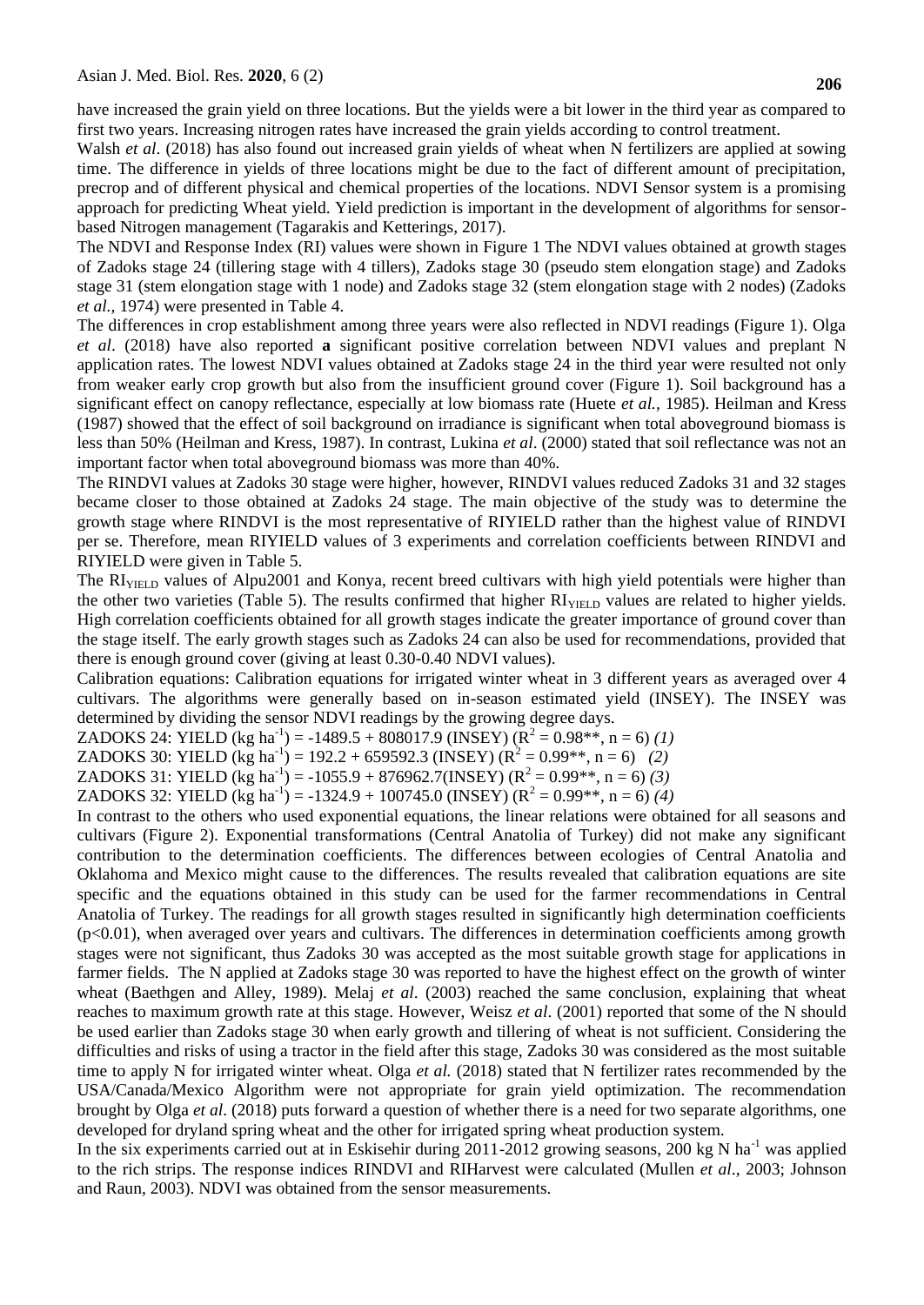## **3.2. Farmer applications**

The system works in the farmers field by establishing an N-rich strip (to guarantee that there will be no N deficiency in that area). The new system was compared with traditional farmer applications, based on the average of 6 farmer fields. The new system provided similar yields with 13.2 kg ha<sup>-1</sup> less N in the spring (ZD 3.0), showing its economically promising value (Table 6).

The results of validation trials showed that farmers were able to save  $69 \text{ kg N}$  ha<sup>-1</sup>, without any yield reduction (Ortiz-Monasterio and Raun, 2007). The use of crop sensors has been shown to produce savings of \$10 to \$20 per acre (Andrews, 2011). GreenSeeker sensors can improve N use efficiency with significant increase in net profits (Li *et al*., 2009; Tubaña *et al*., 2008). The N use efficiency could be increased at a rate of 15% with sensor-based variable rate N fertilization (Raun *et al*., 2002).

**Table 1. Monthly precipitation of the experimental site at the Institute during 2007-2010 growing seasons (mm).**

| <b>Years</b> | Sep.          | <b>Oct</b> | <b>Nov</b> | Dec            | Jan  |           |      |      |      |      |      |     | Feb   Marc   April   May   June   July   Aug.   Annual Total<br>(mm) |
|--------------|---------------|------------|------------|----------------|------|-----------|------|------|------|------|------|-----|----------------------------------------------------------------------|
| Long-Term    | 14.7          | 25.2       |            | 30.6 45.6 38.4 |      | 32.6 33.3 |      | 35.0 | 42.1 | 29.3 | 13.8 | 6.5 | 347                                                                  |
| 2007-08      | $0.0^{\circ}$ | 19.2       | 92.4       | 49.9           | 15.7 | 1.0       | 42.4 | 38.5 |      | 9.3  | 0.0  |     | 286                                                                  |
| 2008-09      | 30.7          | 6.4        | 49.6       | 34.5           | 66.3 | 82.0      | 40.9 | 28.0 | 15.4 | 10.2 | 19.4 | 2.0 | 385                                                                  |
| 2009-10      |               | 9.0        | 29.5       | 65.1           | 36.0 | 42.8      | 32.6 | 23.9 | 20.7 | 79.0 | 7.4  | 09  | 354                                                                  |

## **Table 2. Soil characteristics of experimental sites (0 to 30 cm soil layer).**

| <b>Characteristics</b>                              | Unit                      | 2008  | 2009  | 2010         |
|-----------------------------------------------------|---------------------------|-------|-------|--------------|
|                                                     |                           | INST. | INST. | <b>INST.</b> |
| Texture                                             |                           | Clay  | Clay  | Clay         |
| $pH(1:2.5$ Soil: Water)                             |                           | 7.83  | 7.52  | 7.54         |
| $EC$ (Salt) (1:5 Soil:Water)                        | $(\mu S \text{ cm}^{-1})$ | 156   | 140   | 230          |
| $CaCO3$ (Lime)                                      | (% )                      | 10.9  | 9.6   | 8.0          |
| Organic Matter                                      | (% )                      | 1.13  | 1.1   | 1.77         |
| Phosphorus                                          | $(mg kg^{-1})$            | 33.3  | 32.1  | 27.8         |
| Potassium                                           | $(mg kg^{-1})$            | 671   | 666   | 493          |
| Phenoldisulphonic Acid Method $(NO3)$               | $(mg kg^{-1})$            | 2.1   | 3.30  | 0.84         |
| KCl Extraction Method $(NH_4^+$ , NO <sub>3</sub> ) | $(mg kg^{-1})$            | 10.3  | 15.90 | 9.33         |

| Table 3. Effects of Nitrogen fertilization on grain yields of irrigated winter wheat in 3 different years as |  |  |  |  |
|--------------------------------------------------------------------------------------------------------------|--|--|--|--|
| averaged over 4 cultivars.                                                                                   |  |  |  |  |

| <b>N RATE</b>              | Grain Yield (kg ha $^{-1}$ ) 2007-2008                            |                                    |                |                                         |             |  |  |  |
|----------------------------|-------------------------------------------------------------------|------------------------------------|----------------|-----------------------------------------|-------------|--|--|--|
| $(kg$ N ha <sup>-1</sup> ) | <b>ALPU2001</b>                                                   | <b>BEZOSTAYA1</b>                  | <b>KATE-A1</b> | <b>KONYA</b>                            | <b>Mean</b> |  |  |  |
| $\Omega$                   | 5196                                                              | 4053                               | 4713           | 4438                                    | 4600c       |  |  |  |
| 40                         | 6830                                                              | 4750                               | 5070           | 5150                                    | 5450 b      |  |  |  |
| 80                         | 7770                                                              | 4830                               | 5320           | 4759                                    | 5670 b      |  |  |  |
| 120                        | 8068                                                              | 4869                               | 5969           | 5933                                    | 6210 a      |  |  |  |
| 160                        | 8338                                                              | 4859                               | 5840           | 6085                                    | 6280 a      |  |  |  |
| 200                        | 7981                                                              | 4710                               | 5544           | 6526                                    | 6190 a      |  |  |  |
| Mean                       | 7364 a                                                            | 4678 c                             | 5409 b         | 5482 b                                  |             |  |  |  |
|                            | CV (%):11.5 Lsd (0.05) Genotype: 389** Lsd (0.05) Nitrogen :475** |                                    |                | Lsd (0.05) Genotype*Nitrogen: 950*      |             |  |  |  |
| <b>N RATE</b>              | Grain Yield (kg ha <sup>-1</sup> )<br>2008-2009                   |                                    |                |                                         |             |  |  |  |
| $(kg$ N ha <sup>1</sup> )  | <b>ALPU2001</b>                                                   | <b>BEZOSTAYA1</b>                  | <b>KATE-A1</b> | <b>KONYA</b>                            | <b>Mean</b> |  |  |  |
| $\Omega$                   | 6600                                                              | 5138                               | 6359           | 5264                                    | 5840 b      |  |  |  |
| 40                         | 6810                                                              | 5060                               | 6930           | 6680                                    | 6370 ab     |  |  |  |
| 80                         | 7749                                                              | 5482                               | 6639           | 6729                                    | 6650 a      |  |  |  |
| 120                        | 8310                                                              | 5610                               | 6800           | 6920                                    | 6910 a      |  |  |  |
| 160                        | 7150                                                              | 5320                               | 7118           | 7090                                    | 6670 a      |  |  |  |
| 200                        | 7370                                                              | 4300                               | 5463           | 5507                                    | 5660 b      |  |  |  |
| <b>MEAN</b>                | 7332a                                                             | 5152 c                             | 6552 h         | 6365 b                                  |             |  |  |  |
| CV(%):13.1                 | Lsd $(0.05)$ Genotype: 511* Lsd $(0.05)$ Nitrogen: 610*           |                                    |                | Lsd $(0.05)$ Genotype*Nitrogen: $1025*$ |             |  |  |  |
| <b>N RATE</b>              |                                                                   | Grain Yield (kg ha <sup>-1</sup> ) | 2009-2010      |                                         |             |  |  |  |
| $(kg$ N ha <sup>1</sup> )  | <b>ALPU2001</b>                                                   | <b>BEZOSTAYA1</b>                  | <b>KATE-A1</b> | <b>KONYA</b>                            | <b>Mean</b> |  |  |  |
| $\theta$                   | 1610                                                              | 1750                               | 2410           | 1750                                    | 1880 e      |  |  |  |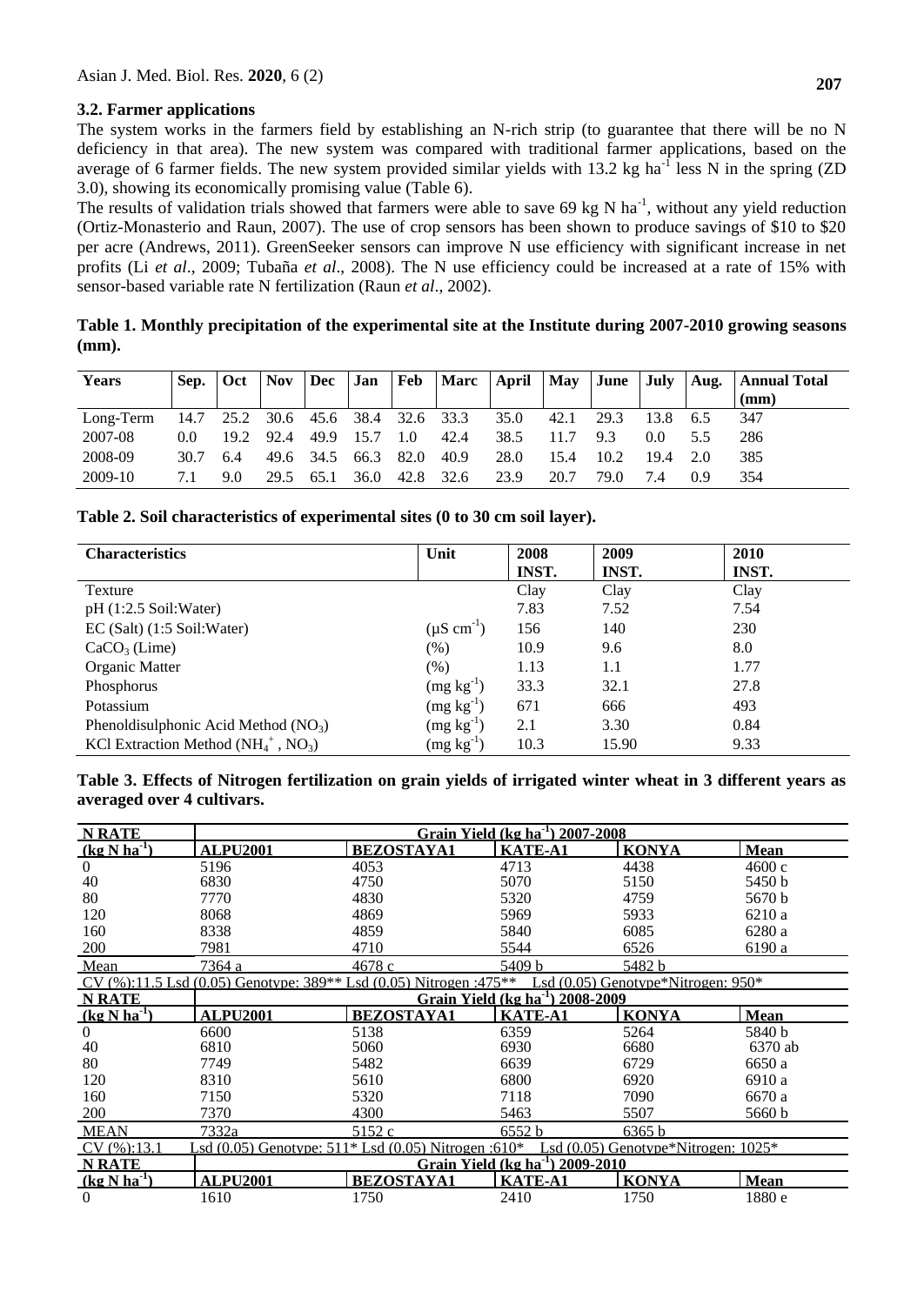#### Asian J. Med. Biol. Res. **2020**, 6 (2)

| 40   | 3205  | 2889                                                                                                      | 3820   | 2965  | 3220 d |  |
|------|-------|-----------------------------------------------------------------------------------------------------------|--------|-------|--------|--|
| 80   | 4830  | 4340                                                                                                      | 4230   | 4599  | 4500c  |  |
| 120  | 5793  | 5526                                                                                                      | 5100   | 5339  | 5440 b |  |
| 160  | 6643  | 5419                                                                                                      | 5472   | 6025  | 5890 a |  |
| 200  | 7309  | 5374                                                                                                      | 5403   | 6675  | 6190 a |  |
| Mean | 4898a | 4216c                                                                                                     | 4406bc | 4559b |        |  |
|      |       | $CV(%):121$ I sd (0.05)Genotype: $316*1$ sd (0.05) Nitrogen $387**$ I sd (0.05) Genotype Nitrogen: $710*$ |        |       |        |  |

CV  $(\%)$ :12.1 Lsd  $(0.05)$ Genotype: 316  $*$  Lsd  $(0.05)$  Nitrogen :387 $**$  Lsd  $(0.05)$  Genotype $*$ Nitrogen: 710 $*$ 

Means with the same the letters are statistically non-significant, \*\* Significant at p<0.01 level, \* Significant at p<0.05 level by Fisher's Lsd, NS: Non-significant

| Table 4. The Effects of Nitrogen fertilization on NDVI values obtained at 4 different growth stages in 3 |  |  |
|----------------------------------------------------------------------------------------------------------|--|--|
| different years as averaged over 4 cultivars.                                                            |  |  |

| <b>N RATE</b>              | <b>NDVI</b>        |           |           |           |             |  |  |  |  |
|----------------------------|--------------------|-----------|-----------|-----------|-------------|--|--|--|--|
| $(kg$ N ha <sup>-1</sup> ) | Zadoks 24          | Zadoks 30 | Zadoks 31 | Zadoks 32 |             |  |  |  |  |
| $\boldsymbol{0}$           | 0.538              | 0.524     | 0.570     | 0.587     |             |  |  |  |  |
| 40                         | 0.656              | 0.664     | 0.678     | 0.673     |             |  |  |  |  |
| 80                         | 0.745              | 0.765     | 0.760     | 0.754     |             |  |  |  |  |
| 120                        | 0.772              | 0.813     | 0.805     | 0.803     |             |  |  |  |  |
| 160                        | 0.788              | 0.836     | 0.828     | 0.824     |             |  |  |  |  |
| 200                        | 0.795              | 0.849     | 0.843     | 0.844     |             |  |  |  |  |
| Mean                       | 0.716              | 0.742     | 0.747     | 0.747     |             |  |  |  |  |
| Lsd(0.05)                  | $0.026**$          | $0.020**$ | $0.018**$ | $0.016**$ |             |  |  |  |  |
| CV(%)                      | 9.3                | 6.7       | 5.9       | 5.5       |             |  |  |  |  |
| <b>N RATE</b>              | RI <sub>NDVI</sub> |           |           |           |             |  |  |  |  |
| $(kg$ N ha <sup>-1</sup> ) | Zadoks 24          | Zadoks 30 | Zadoks 31 | Zadoks 32 | <b>Mean</b> |  |  |  |  |
| $\boldsymbol{0}$           | 1.00               | 1.00      | 1.00      | 1.00      | 1.00        |  |  |  |  |
| 40                         | 1.39               | 1.59      | 1.37      | 1.31      | 1.42        |  |  |  |  |
| 80                         | 1.68               | 2.04      | 1.67      | 1.61      | 1.75        |  |  |  |  |
| 120                        | 1.79               | 2.29      | 1.85      | 1.80      | 1.93        |  |  |  |  |
| 160                        | 1.82               | 2.38      | 1.94      | 1.89      | 2.00        |  |  |  |  |
| 200                        | 1.87               | 2.42      | 1.99      | 1.95      | 2.06        |  |  |  |  |
| Mean                       | 1.59               | 1.95      | 1.64      | 1.59      | 1.69        |  |  |  |  |

Means with the same the letters are statistically non-significant, \*\* Significant at p<0.01 level, \* Significant at p<0.05 level by Fisher's Lsd, NS: Non-significant

| Table 5. Correlation coefficients between $RI_{YIELD}$ and $RI_{NDVI}$ values obtained at different growth stages at |  |  |
|----------------------------------------------------------------------------------------------------------------------|--|--|
| the irrigated calibration study $(n=18)$ .                                                                           |  |  |

| <b>N RATE</b>       | <b>RIVIELD</b>  |                   |                                 |              |             |  |  |  |
|---------------------|-----------------|-------------------|---------------------------------|--------------|-------------|--|--|--|
| $(k\sigma N h a^1)$ | <b>ALPU2001</b> | <b>BEZOSTAYA1</b> | <b>KATE-A1</b>                  | <b>KONYA</b> | <b>Mean</b> |  |  |  |
| $\bf{0}$            | 1.00            | 1.00              | 1.00                            | 1.00         | 1.00        |  |  |  |
| 40                  | 1.32            | 1.21              | 1.22                            | 1.29         | 1.26        |  |  |  |
| 80                  | 1.56            | 1.38              | 1.19                            | 1.45         | 1.40        |  |  |  |
| 120                 | 1.70            | 1.51              | 1.36                            | 1.64         | 1.55        |  |  |  |
| 160                 | 1.76            | 1.48              | 1.35                            | 1.72         | 1.58        |  |  |  |
| 200                 | 1.76            | 1.45              | 1.40                            | 1.78         | 1.60        |  |  |  |
| Mean                | 1.52            | 1.34              | 1.25                            | 1.48         | 1.40        |  |  |  |
| <b>GROWTH</b>       |                 |                   | <b>CORRELATION COEFFICIENTS</b> |              |             |  |  |  |
| <b>STAGE</b>        | <b>ALPU2001</b> | <b>BEZOSTAYA1</b> | <b>KATE-A1</b>                  | <b>KONYA</b> | <b>Mean</b> |  |  |  |
| Zadoks 24           | $0.98**$        | $0.99**$          | $0.97**$                        | $0.98**$     | 0.98        |  |  |  |
| Zadoks 30           | $0.98**$        | $0.99**$          | $0.98**$                        | $0.99**$     | 0.99        |  |  |  |
| Zadoks 31           | $0.99**$        | $0.99**$          | $0.98**$                        | $0.99**$     | 0.99        |  |  |  |
| Zadoks 32           | $0.99**$        | $0.99**$          | $0.97**$                        | $0.99**$     | 0.99        |  |  |  |
| Mean                | 0.99            | 0.99              | 0.98                            | $0.99**$     | 0.99        |  |  |  |

\*\* Significant at p<0.01 level, \* Significant at p<0.05, NS: Non-significant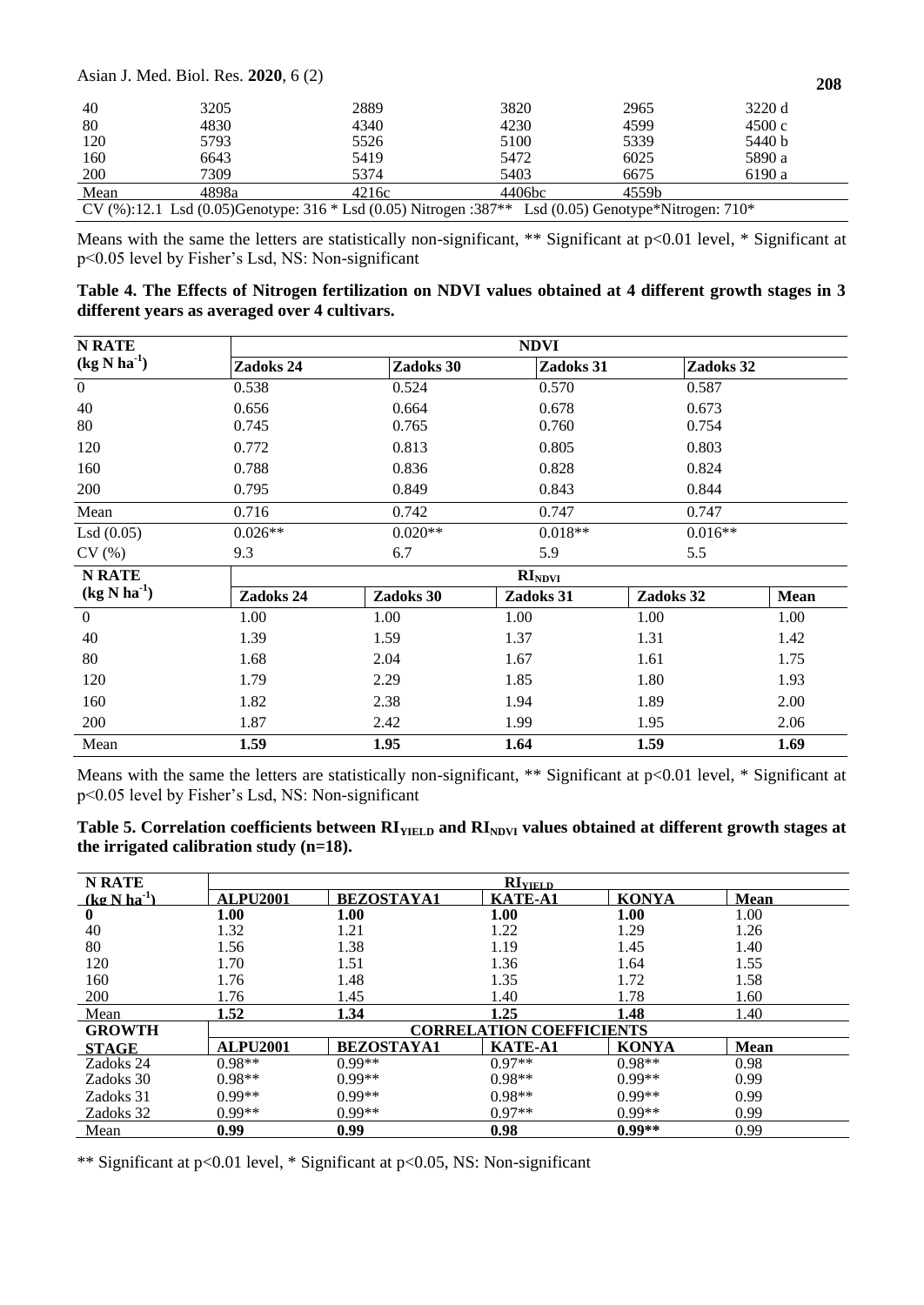| Genotype     | <b>Previous Plant</b> | Field      | <b>Applied Nitrogen</b> |               |               | <b>Grain Yield</b> |
|--------------|-----------------------|------------|-------------------------|---------------|---------------|--------------------|
|              |                       |            | <b>Farmer</b>           | <b>Sensor</b> | <b>Farmer</b> | <b>Sensor</b>      |
| Sönmez2001   | <b>Beans</b>          |            | 120                     | 77            | 7780          | 6950               |
| Katea1       | Corn                  | 2          | 120                     | 133           | 7240          | 8050               |
| Konya        | <b>Sugar Beet</b>     | 3          | 120                     | 98            | 6570          | 7310               |
| Bezostaya1   | Corn                  | 4          | 120                     | 130           | 3220          | 4270               |
| Konya        | Corn                  | 5          | 120                     | 123           | 4610          | 4360               |
| Harmankaya99 | Potato                | 6          | 120                     | 80            | 7770          | 8470               |
|              |                       | Mean       | 120.0                   | 106.8         | 6198          | 6568               |
|              |                       | Difference | 13.2                    |               | 370           |                    |

**Table 6. Effect of Nitrogen fertilization on grain yield of irrigated winter wheat in 6 farmer fields.**

Note: 6 farmer fields demonstrations aren't replicates.



**Figure 1. Effect of N fertilization on NDVI and RI NDVI of irrigated winter wheat in 3 different years as averaged over 4 cultivars.**



**Figure 2. Regression lines of grain yield over INSEY in 3 different years.**

#### **4. Conclusions**

Calibration equations required for the optic-sensor-based in-season nitrogen management system for irrigated wheat farming in Central Anatolia were investigated. Promising results were obtained on its applicability in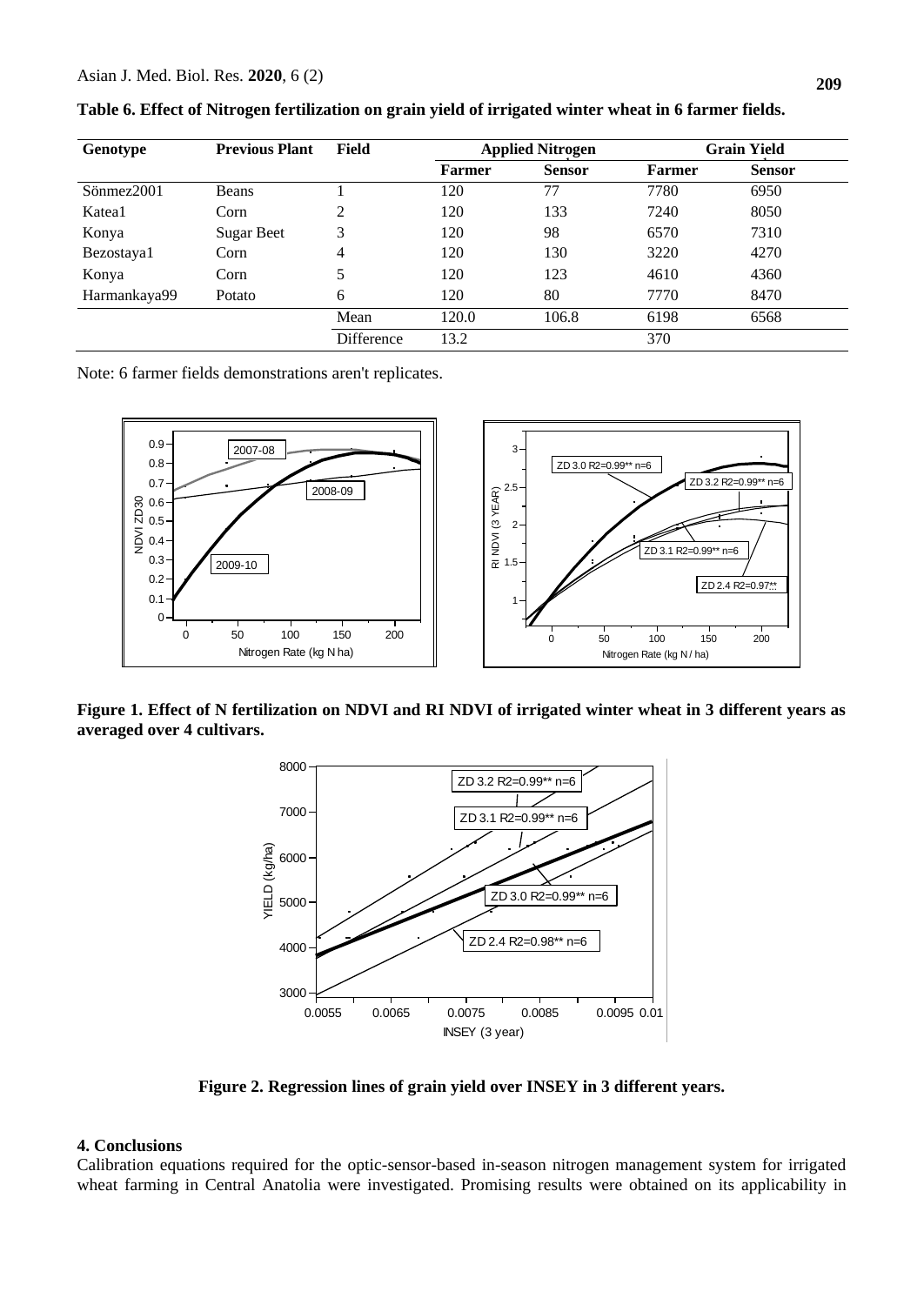preliminary tests conducted at farmer fields. Sufficient data were obtained to initiate an improved nitrogen fertilizer recommendation system compared to those reported by presently used methods. The results indicated that yield potential in wheat could be predicted in season with INSEY measured with the optic sensor.

Optic sensor readings were performed at four different growth stages. The Zadoks 30 stage (pseudo stem elongation) was considered to be the most suitable time for readings and recommendations. Similar yield levels were obtained in the preliminary tests conducted on 6 farmer fields by 13.2 kg Nitrogen ha<sup>-1</sup> less nitrogen than farmer applications. The lower rate of N shows the economic benefits of the new system proposed.

#### **Acknowledgements**

This study was funded by TÜBİTAK-KAMAG with a grant number of 106G111. Thanks are extended to Ministry of Agriculture and Forestry and General Directorate of Agricultural Researches.

#### **Conflict of interest**

None to declare.

#### **References**

- Abedi T, A Alemzadeh and SA Kazemeini, 2011. Wheat yield and grain protein response to nitrogen amount and timing. Aust. J. Crop Sci., 5: 330-336.
- Aparicio N, D Villegas, J Casadesu´s, JL Araus and C Royo, 2000. Spectral vegetation indices as nondestructive tools for determining durum wheat yield. Agron. J., 92: 83–91.
- Andrews B, 2011. Rising fertilizer costs raising interest in newer technology for Canada. Top Crop Manager.http://www.agannex.com/spraying/rising-fertilizer-costsraising-interest-in-newer-technology-forcanada
- Baral BR and P Adhikari, 2015. Use of optical sensor for in-season nitrogen management and grain yield prediction in maize. Journal of Maize Research and Development, 1: 64-70.
- Baethgen WE and MM Alley, 1989. Optimizing soil and fertilizer nitrogen use by intensively managed winter wheat: II. Critical levels and optimum rates of nitrogen fertilizer. Agron. J.**,** 81:120-125.
- Bijay-Singh, RK Sharma, Jaspreet-Kaur, ML Jat, KL Martin, Yadvinder-Singh, Varinderpal-Singh, P Chandna, OP Choudhary, RK Gupta, HS Thind, Jagmohan-Singh, HS Uppal, HS Khurana, Ajay-Kumar, RK Uppal, M Vashistha, WR Raun and R Gupta, 2011. Assessment of the nitrogen management strategy using an optical sensor for irrigated wheat. Agron. Sustain. Dev., 31: 589-603.
- Bremner JM, 1965. Nitrogen Ed.: C.A. Black. In: Method of Soil Analysis. Part:II. Chemical and Microbiological Properties. Agronomy Series. No: 9. Agron. Inc. Madison. Wisconsin. USA
- Bushong JT, JL Mullock, DB Arnall and WR Raun, 2018. Effect of nitrogen fertilizer source on corn (*Zea mays* L.) optical sensor response index values in a rain-fed environment . J. Plant Nutr., 41: 1172-1183.
- Christoph, W Zecha, Gerassimos, G Peteinatos, J Link and W Claupein, 2018. Utilisation of ground and airborne optical sensors for nitrogen level identification and yield prediction in wheat. Agriculture, 8: 79.
- Flowers M, R Weisz and R Heiniger, 2003. Quantitative approaches for using infrared photography for assessing in-season nitrogen status in winter wheat. Agron. J., 95: 1189-1199.
- Heilman JL and MR Kress, 1987. Effect of vegetation on spectral irradiance at the soil surface. Agron. J., 79: 765-768
- Huete AR, RD Jackson and DF Post, 1985. Spectral response of a plant canopy with different soil backgrounds. Remote Sens. Environ., 17: 37-57.
- JMP. 13.0.0. Scintilla Copyright (C) 1998-2014 by Neil Hodgson;neilh@scintilla.org SAS Institute. JMP 13.0 Users Guide. Carry, NC: Release SAS Institute Inc
- Johnson GV and WR Raun, 2003. Nitrogen response index as a guide to fertilizer management. J. Plant Nutr.**,**  26: 249–262.
- Li F, Y Miao, F Zhang, Z Cui, R Li, X Chen, H Zhang, J Schroder, WR Raun and L Jia, 2009. In-season optical sensing improves nitrogen-use efficiency for winter wheat. Soil Sci. Soc. Am. J., 73:1566–1574.
- Lukina EV, WR Raun, ML Stone, JB Solie, GV Johnson, HL Lees, JM LaRuffa and SB Phillips, 2000. Effect of row spacing growth stage, and nitrogen rate on spectral irradiance in winter wheat. J. Plant Nutr., 23: 103- 122.
- Melaj MA, HE Echeverria, SC Lopez, G Studdert, F Andrade and NO Barbaro, 2003. Timing of nitrogen fertilization in wheat under conventional and no-tillage systems. Agron. J., 95:1525-1531.
- Mullen RW, KW Freeman, WR Raun, GV Johnson, ML Stone and JB Solie, 2003. Identifying an in-season response index and the potential to increase wheat yield with nitrogen. Agron. J*.*, 95: 347-351.